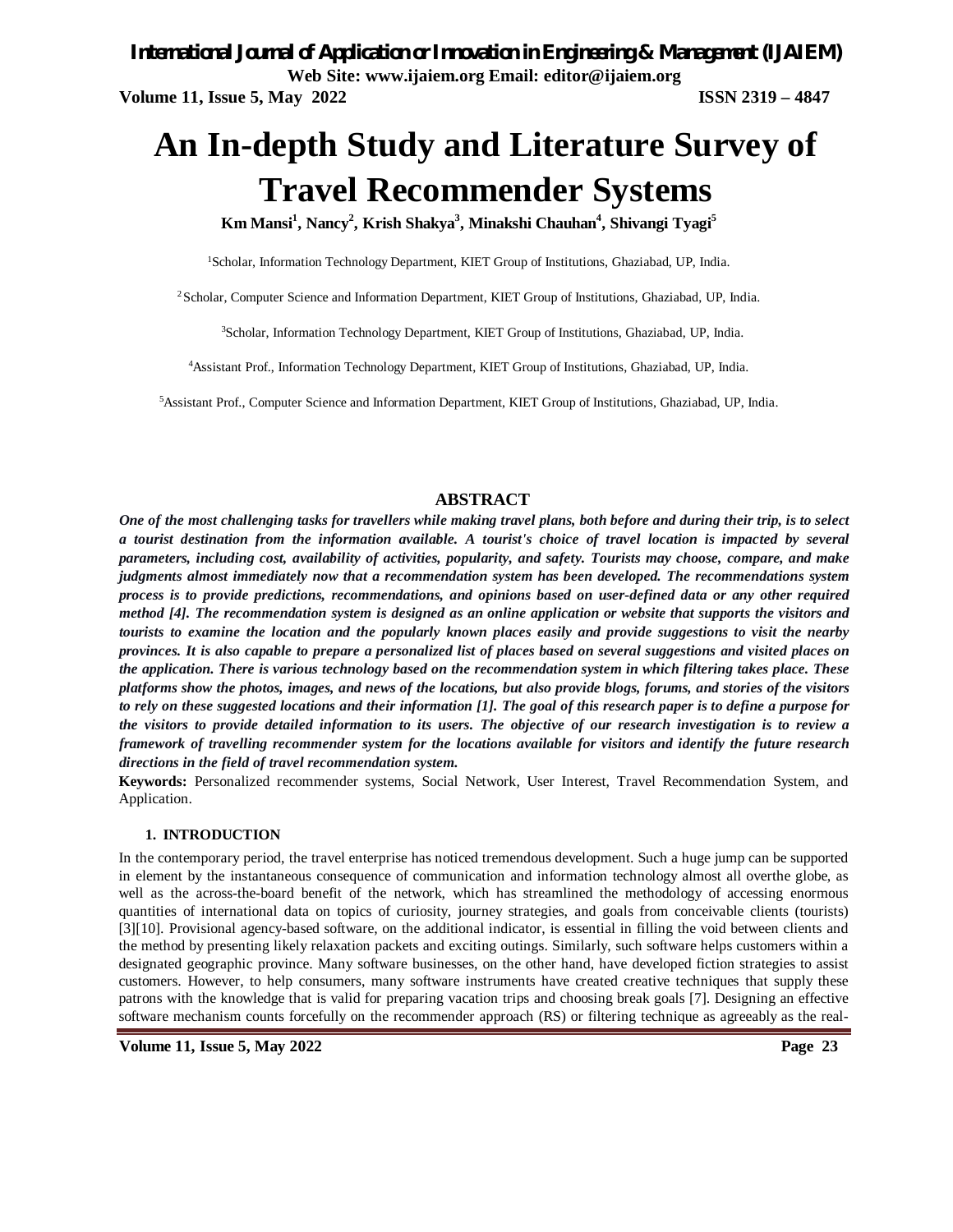**Volume 11, Issue 5, May 2022 ISSN 2319 – 4847**

time data transmission technique. Recommender systems are extensively being used applications such as E-business, Elearning, E-library Movie-recommendation, E-government, E-commerce, E-tourism etc. [27]. The Travel recommendation system is to provide predictions, recommendations, and opinions based on user-defined data or any other required method to the travellers and make the visit of different locations easy due to easy access to the information about the locations, rooms, and tourist places.

### **2. OBJECTIVE OF THE TRAVEL RECOMMENDATION SYSTEM**

Recommendation systems have been developed as dimensions for both investigation and approach. The Tourist Recommendation Strategy is regarded as an adequate method to explore traveller interests [17]. The guidance system resembles the accumulated information with appropriate and individual information accumulated from others and documents the inventory of suggested traveller interests [25]. By operating this agenda, the visitors can effortlessly explore their famous locations and the necessities of guests are fulfilled.

## **3. TRAVEL RECOMMENDATION ARCHITECTURE**

The architecture of the travel recommendation system is presented in Fig 1, it includes four crucial measures [21]. The foremost action is to collect images from social media platforms such as Facebook and Flickr where individuals communicate and categorize their photographs. After assembling photos, determine the goal in which photos are taken. In the dual-stage, people characteristics such as gender, ethnicity, generation, and trip season are noticed and Gathering types (buddies, relative, couple, and solo) are defined from noticed individual's attributes. Trips are generated from witnessed people segments by sorting out photos of users based on apprehended date and time and creating a travel suggestion prototype. The terms that are used in the architecture diagram are explained below:

#### *3.1 Destination*

Destination is defined as the most popular and famous place in any location that significantly makes the location popular all over the world.

#### *3.2 Trajectory*

For any particular client, all the photographs that are available online which is geo-tagged and make their presence on the social media platforms.

#### *3.3 Trajectory segment*

To plan an intelligent travel recommendation system and route planning, it is a trip segment that includes the number of information such as the start location of the client, end location, and the additional location.

#### *Geo-tagged photos*

The photos that include the information of the locations and the landmark are termed geo-tagged photos. The trend of geotagged photos has increased in the last few years with the emerging use of social media platforms.

#### *3.5 Trip Pattern*

The planned trip is decided on the basis of the people's choices and attributes, and the age grouping. The travel recommendation is capable to define and recommend the right and most favourable location according to the choice of the people.

#### *3.6 Age Grouping*

Age is the one of the most important attributes that helps the travel recommendation system to provide the suggestion. For example: for the young age people, the recommendation is different and for the old age people, the recommendation is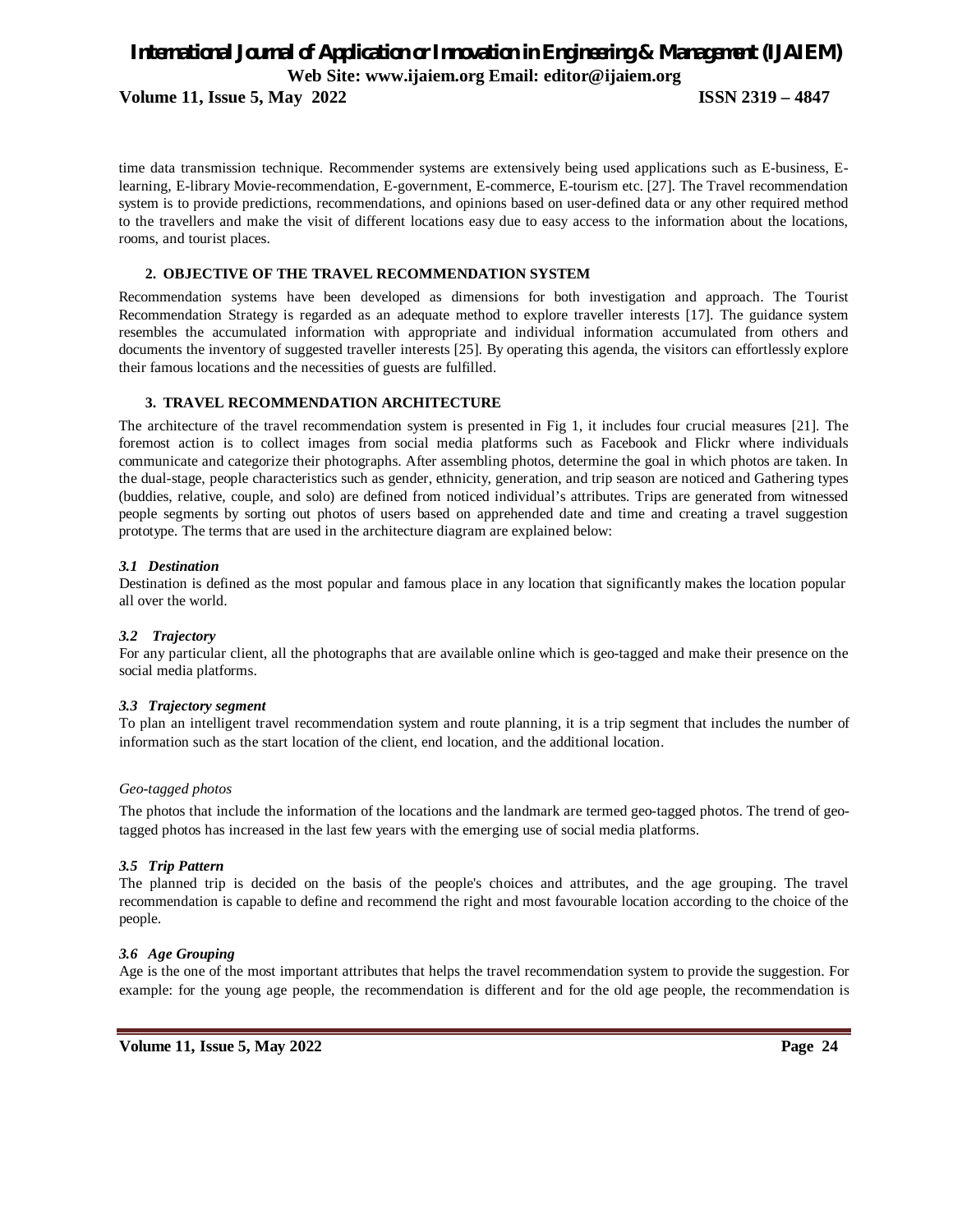**Volume 11, Issue 5, May 2022 ISSN 2319 – 4847**

different from the young age people. The travel recommendation can automatically suggest the accurate suggestion based on the written data.

## *3.7 Tourist Recommendation*

The tourist recommendation helps to travel to different locations easily due to easy access to the information about the locations, rooms, and tourist places the users. They can choose everything through the applications.

## *3.8 Personalized Recommender*

The personalized recommender in the travel recommendation system can provide information and recommendations to their users based on the information mentioned while logging into the applications. Based on the data, the application can recommend different options to the client [21].



**Figure 1** Architecture of Travel Recommender System

# **4. TYPES OF TRAVELING RECOMMENDATION SYSTEM**

#### **4.1 Collaborative Filtering Recommendation**

It's shared filtering system displays recommendations based on the preferences of the same users [2]. The shared filtering system works based on feedback from user-like targeted users instead of previously targeted user preferences [16]. Strategies used in integrated filtering include memory-based interoperability and model-based filters.

- Integrated memory-based filtering uses mathematical techniques to detect users circling or circling a deer user, as well as predictive results according to those users with similar preferences.
- Model-based collaborative filtering is widely used as it can be measured by large database sites.

**Volume 11, Issue 5, May 2022 Page 25**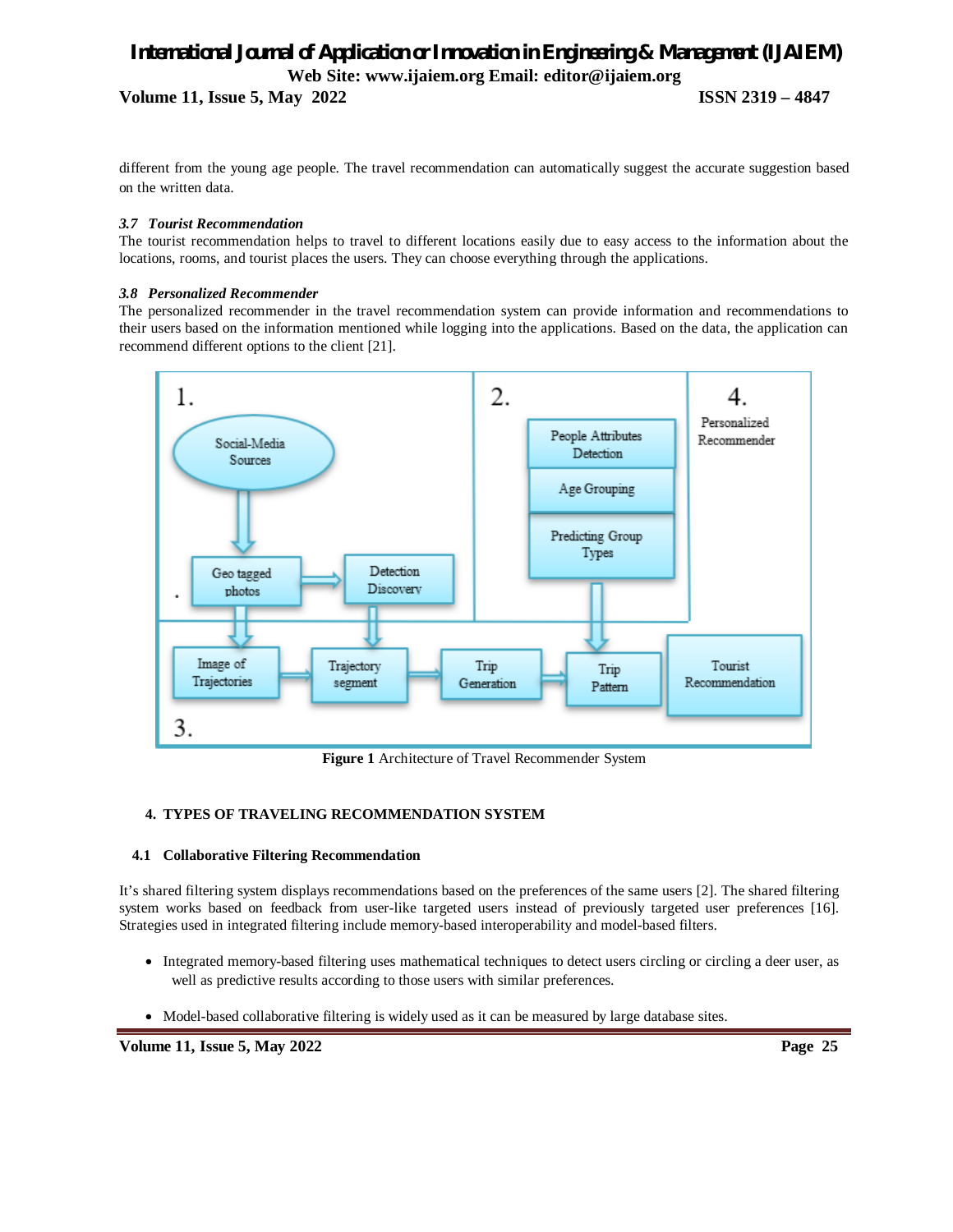**Volume 11, Issue 5, May 2022 ISSN 2319 – 4847**

These algorithms use integration techniques to bring users together into the same groups and make recommendations based on the group in which the target user is integrated [2]. This method determines the rating problem as the recommendation method requires only user ratings in the integrated group rather than the entire database. These problems of scaling, accuracy, and "cold first issues" of the shared filtering system are issues that should be of concern, especially in the mobile app [11][18].

# **4.2 Content-based Recommendation**

Content-based recommendation refers to a user's features such as his or her prior knowledge and preferences. No additional side feedback or preferences are involved. This is an advantage in serving someone who has different interests and who does not need feedback from the same users. Content-based compliance programs begin the recommendation process by obtaining data related to the attribute and user profile [15]. This data is used to measure the object attributes of a user profile. The system then decides which items have the highest similarity and user preferences. The filtering process uses data acquisition algorithms or filter-based filtering of an object. There are two ways to get profile data: through specific sources such as the form users fill out when they sign up for the service, or through imaginary sources such as the browsing history of users and the history of their interaction with the recommendation system. Content-based recommendation systems use a standard rating system to filter items with features such as specified user preferences and their recorded profile [21].

Content-based complementary programs have certain limitations. A user can only get recommendations based on their preferences, without considering other users' ratings and feedback [14]. But by integrating users, a content-based recommendation system can make recommendations to the user even when there is no previous input or history of that user.

#### **4.3 Knowledge-based Recommendation**

Knowledge-based compliance programs suggest to users according to both user preferences and features of the required item [5]. Navigation resources are used to retrieve information about user preferences, which can be saved for later use [19]. An examination of the current user preferences and descriptions of the item is essential to the knowledge-based recommendation system in order to make accurate recommendations. Knowledge-based filters clearly contain data about the individual interaction with the system. The data collected is stored in the form of statements, rules, or ontologies using one of two methods: case-based thinking and law-based reasoning.

- Story-based thinking refers to using history (circumstances) to solve new possibilities. It is based on simulation and uses a teaching method to come up with new solutions. The required information is taken from the claim site, which means that this method requires less information from the user in order to come up with a solution.
- Legal-based thinking involves the application of a domain that holds the information needed to solve a problem in the formulation of rules that apply to a particular domain.

The information within the special application is disposed of by domain experts into rules. The relationship between the issued regulations is analyzed to come up with a solution to a particular problem. The law-abiding mind uses a gravitational approach to mimic problem-solving behaviour by human experts in order to produce a solution [21].

# **5. COMPARISSION**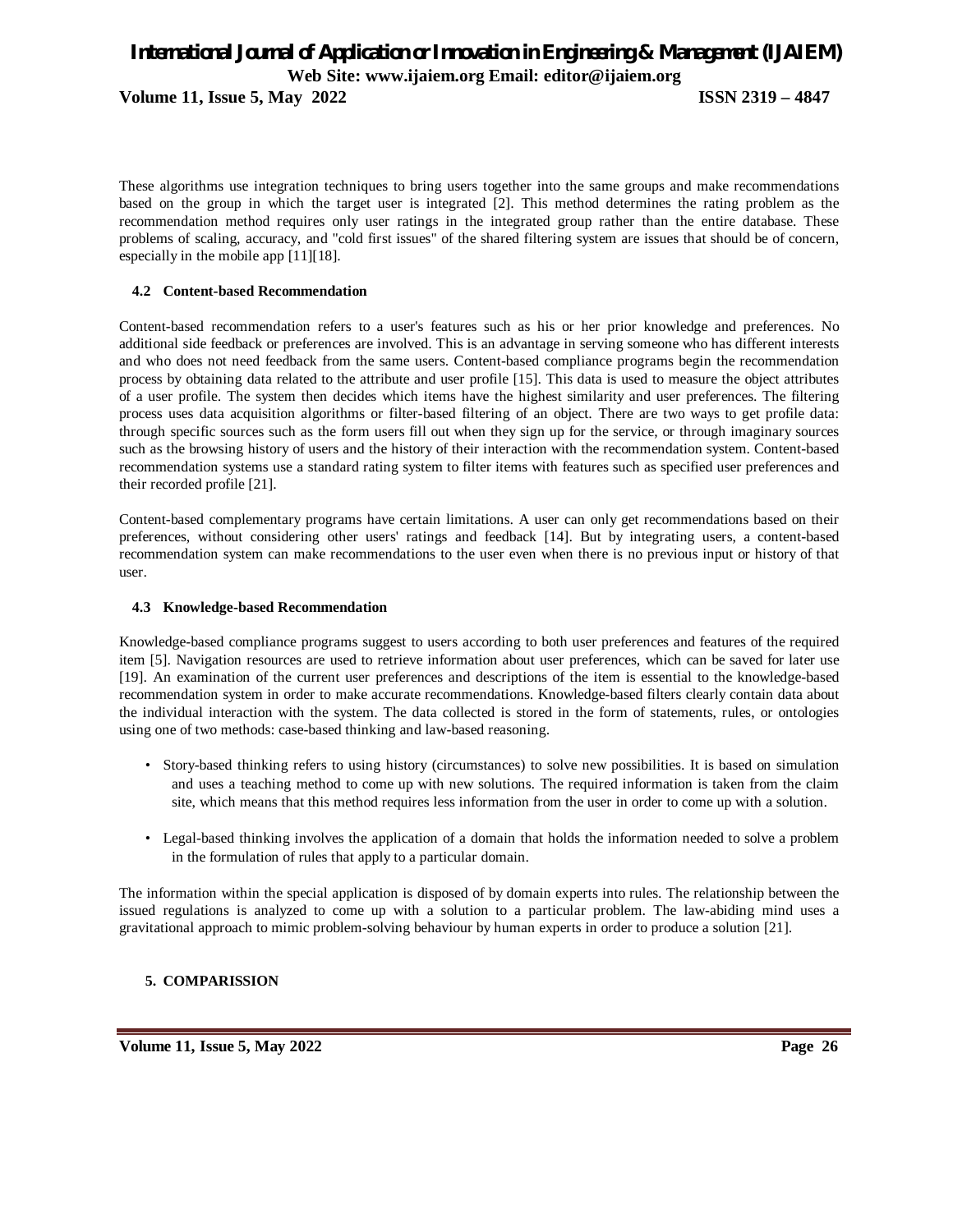**Volume 11, Issue 5, May 2022 ISSN 2319 – 4847**

In this [6] has suggested all recommendations and guidelines for nearby areas. Moreover, it is a platform that fulfils the daily desires of the user in one place. It jointly develops user expertise with a completely different category of the recommendation-based system and avoids collectively referring to multiple applications.

[20] This research paper contains recommendations based on past visitors who have already visited the site and provided some photos that can be found on photo-sharing websites and other photo tags that recommend to the user about the site and show photos provided by past visitors.

[8] This paper introduces an authoritative filtering novel (ATCF) novel based on personal travel recommendations for public users. In this paper, the author has used the Author-Topic Model (ATM) to find descriptive texts and images and to understand the user's needs instead of using geo-tags and to find similar options.

[22] In this paper a proposed personalized recommendation system using the Hybrid method that combines demographics based on demographics and content using geo-tags and user preferences to get user recommendations based on his or her history used successfully. The program evaluates recommendations based on the user's travel history pattern and users' interests.

[16] In this paper the author has used data mining techniques to filter recommendations and find nearby hotels and provide a distance between your destination and current location, helping the user find the right destination for guests by filtering their destinations wisely and discreetly. user preferences.

[23] In this user-based filtering system that selects tourist attractions based on their interests and past travel and tourism history, the system recommends places where the user has expressed interest or will suggest places according to past users' travel history.

[24] In this paper based on the similarities between the user package and the router package, popular routes are mined and calculated. Then, according to the visitor's report of the same users in the community, the best-known routes are developed using Big Data. These recommendations take into account both the popularity and the travel preferences of users at the same time and recommend the point of interest in them and the travel sequence.

[25] In this paper the algorithm is proposed for high accuracy of the recommender system, the algorithm takes the point of interest and user preferences to consider recommending the most appropriate route to users, and uses a tour route recommendation framework using a Flickr-based image set label, which gives much better results compared to the old tour recommendation system.

[26] This paper has launched a tourism promotion program based on user reviews. The program is based on the European hotel database. Based on hotel ratings, the number of reviews, and emotional reviews, user reviews is analyzed and the best hotels are recommended to the user.

[9] In this paper, the author discusses in-depth commendation and learning programs and reviews many in-depth reading-based programs that have overcome many of the limitations of the traditional recommendations system.

# **6. DISCUSSION**

Recommender systems remove the range established on previous efforts. Recommender systems are universal and they recreate a significant position in constructing the current economy [12]. Various sorts of Recommender Techniques utilize any of the noted filtering processes: Collaborative filtering, Content-based filtering, Context filtering, Hybrid filtering, Demographic filtering, Knowledge, Social filtering, Utility Recommender System, Market Basket Analysis,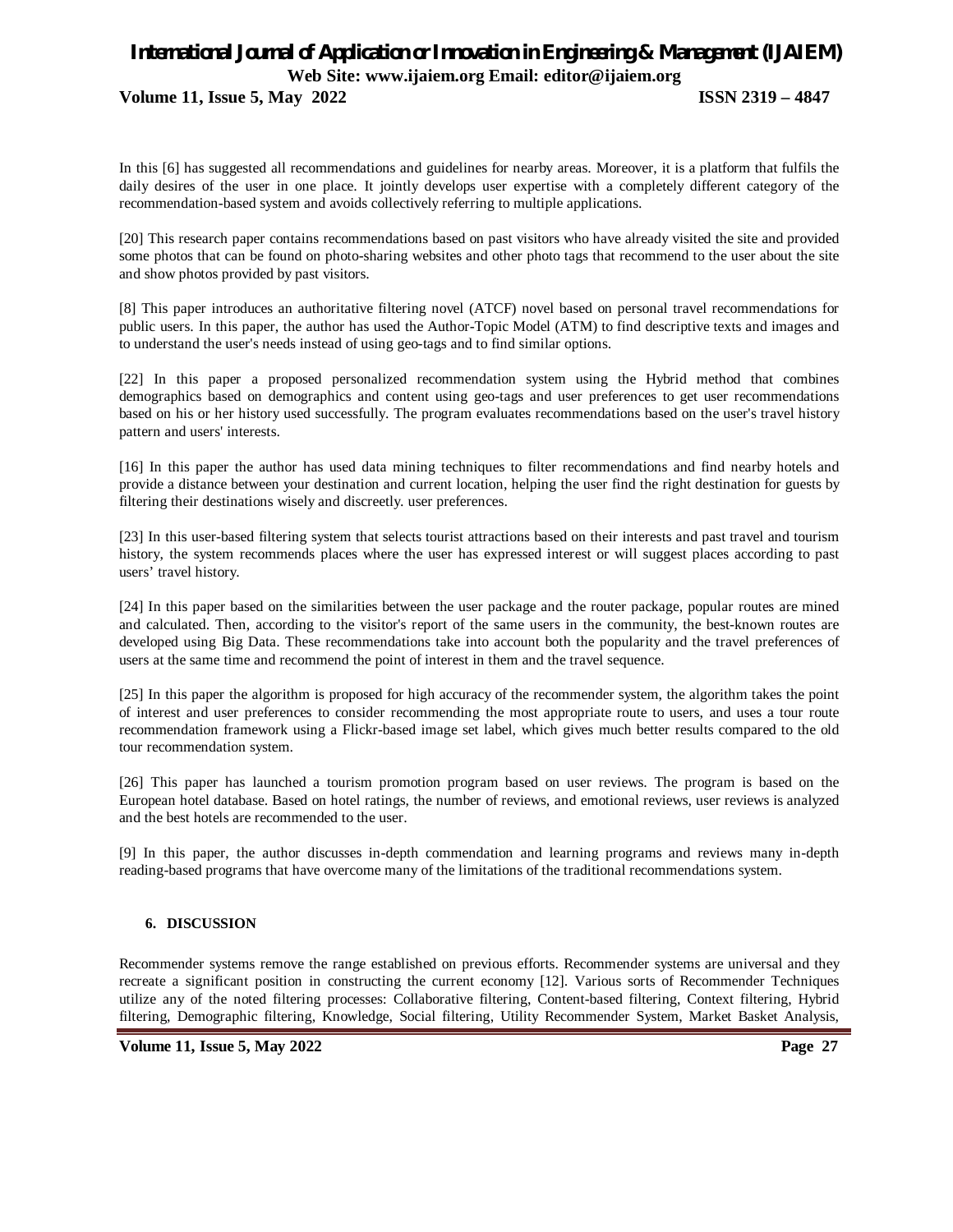**Volume 11, Issue 5, May 2022 ISSN 2319 – 4847**

Community-based filtering, and Trust-based recommender systems. Irrespective of the abundance of scope obtainable on the World Wide Web, the performance of employing it to discover a goal that satisfies all the standards of a probable visitor is consistently suspicious [1]. This is specifically because the unrestricted data is not fixed and does not compare to the client exploration. Consequently, travels and tourism software agencies manage to integrate a recommender technique element to improve the grade of the assistance they deliver. This paper assesses and calculates considerable analysis journals concentrating on tourism recommendation techniques, assignments, and examination compositions.

# **7. FUTURE RESEARCH DIRECTION**

With the advancement in technology and the various emerging scopes for the businesses and small industries, the Travel Recommendation System also has a huge number of opportunities in planning the tours and providing services to the customers for their trips and travelling. In this division, we will focus on the critical problems that are discussed at current in the promotion of recommender technique frameworks in the e-Tourism environment, such as:

*7.1 Enlarging the suggestions presented to the client: There are still various aspects which are needed to be explored for the broadening of the recommender as collecting cookies of the client and then extracting the useful data that can be used to recommend the client for a better experience, giving out of the line suggestions to the user which may expand their horizon of the search for a tourist destination which will also help the tourist to explore the places they would not have expected in the first place.* 

*7.2 Usage of social knowledge available in the current Web 2.0 apps: Whenever a person travels to a new location then they research for a place suitable to their requirements and needs so the recommendation system tells them the various things by analyzing the multiple factors based on the information provided, so in far coming future travelling needs can more easily be understood by the travel recommendation system by learning and working on more and more amount of information shared by the tourists, which will eventually increase the ease of finding a better place to visit in upcoming times.* 

*7.3 Transformation in enhanced recommendations through operating the supplemental abilities of intelligent mobile devices: In the smartphone era, we all are aware of how the location data and tracking services are always active and track our moments, so in the future, we can apply a tourist route recommendation system that will take data from tourist's smartphones and will create a pick-up and destination path which will help the fellow tourist to enroute the locations easily without any local guides.* 

# **8. CONCLUSION**

This study made an impact on the design of a variety of potential issues in the province's design and product design plans. With the help of research sites working on recommended strategies, it is well proven that the emergence of modern mobile devices has been used very little. Intelligent research of confidential mobile platforms like the current environment can help bring some recommendations to customers in an advanced way. Many travel promotion programs lack the effectiveness of personalization, relationships, and flexibility. In order to engage visitors in the process of selecting and destroying the remnants of knowledge, commendation programs were designed in the last decade of the twentieth century. In this report, we have presented a review of the current trends in tourism recommendations and introduced a unique conceptual framework for managing tourism programs. While TRS provides curiosity points as their recommendation based on user preferences, the design always requires user service in order for them to travel on their own. Some studies have tried to solve the problem of automation with the assistance of travel planning; however, the nature of the automated travel strategy should be addressed. This is an untested situation where social media and client context can be used to interpret difficulties.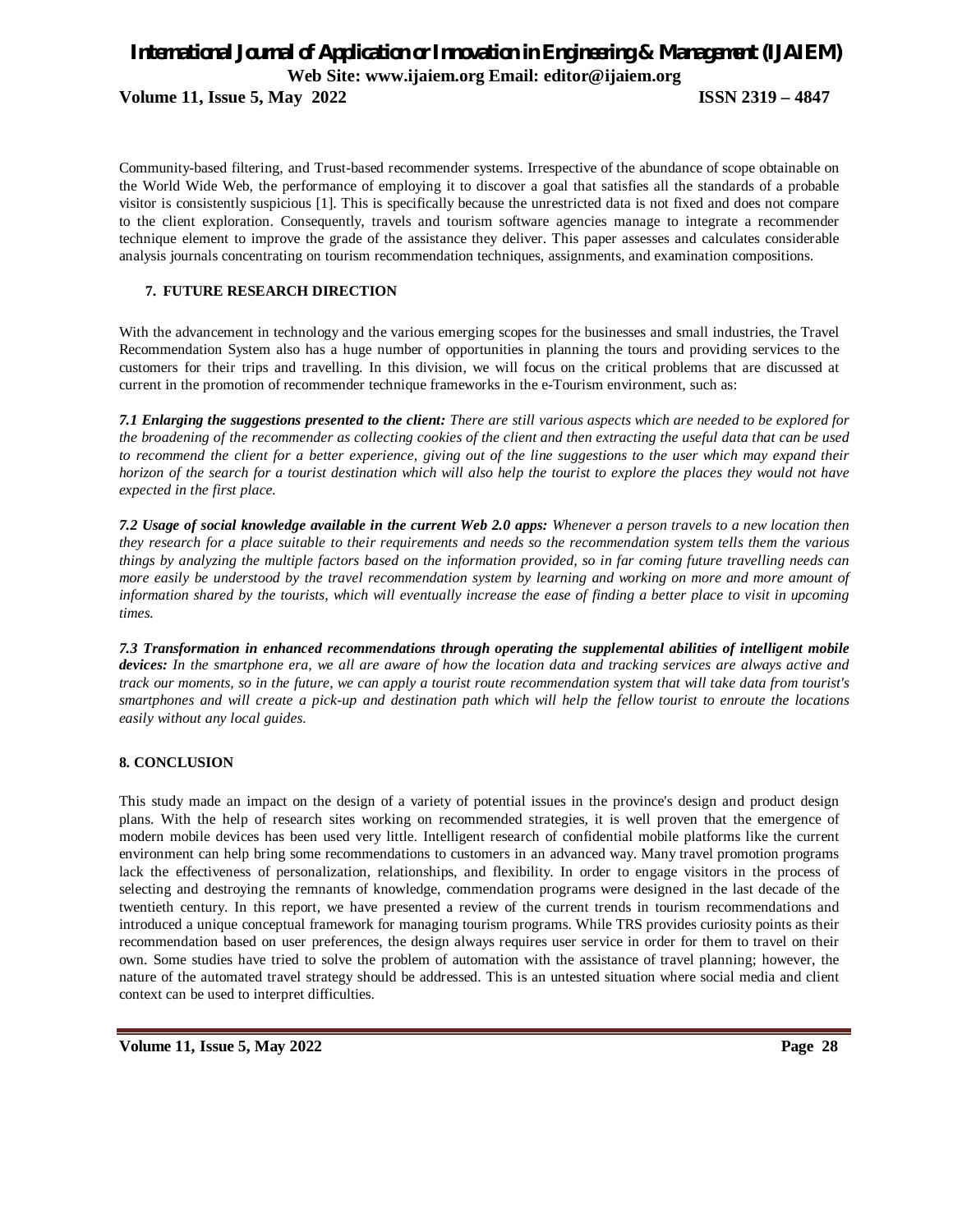**Volume 11, Issue 5, May 2022 ISSN 2319 – 4847**

#### **REFERENCES**

- [1] Xiang, Liang, Recommendation system practice, BeiJing Youdian Publication House, BeiJing, 2012.
- [2] D. Ayata, Y. Yaslan, M. E. Kamasak, "Emotion based music recommendation system using wearable physiological sensors", IEEE transactions on consumer electronics, 64(2): 196-203, 2018.
- [3] L. Cui, L. Dong, X Fu, Z. Wen, N. Lu, G. Zhang, A video recommendation algorithm based on the combination of video content and social network. Concurrency and Computation: Practice and Experience, 29(14), e3900, 2017.
- [4] A. Fernández, S. D. Río, F. Herrera, J. M. Benítez, "An overview on the structure and applications for business intelligence and data mining in cloud computing. In 7th International Conference on Knowledge Management in Organizations: Service and Cloud Computing , Springer, Berlin, Heidelberg, pp. 559-570, 2013.
- [5] N. Y. Asabere, "Review of Recommender Systems for Learners in Mobile Social/Collaborative Learning", International Journal of Information, 2(5), 2012.
- [6] I. Cenamor, T. de la Rosa, S. Nu´nez, and D. Borrajo, "Planning for tourism routes using social networks" Expert Syst. Appl., vol. 69, pp. 1–9, 2017.
- [7] S. Jiang, X. Qian, T. Mei, Y. Fu, "Personalized travel sequence recommendation on multi-source big social media", IEEE Transactions on Big Data, 2(1), 43-56, 2016.
- [8] L. Li, X. Qian, Y. Y. Tang, L. Yang, T. Mei, "GPS estimation for places of interest from social users' uploaded photos. IEEE Transactions on Multimedia, 15(8), 2058-2071, 2013.
- [9] S. Jiang, X. Qian, J. Shen, Y. Fu, T. Mei, "Author topic model-based collaborative filtering for personalized POI recommendations", IEEE transactions on multimedia, 17(6), 907-918, 2015.
- [10] O. Boulaalam, B. Aghoutane, D. El Ouadghiri, A. Moumen, and M. L. C. Malinine, "Proposal of a big data system based on the recommendation and profiling techniques for an intelligent management of moroccan tourism", Procedia Computer Science, vol. 134, pp. 346–351, 2018.
- [11] K. Al Fararni, B. Aghoutane, A. Yahyaouy, J. Riffi, A. Sabri, and A. Yahyaouy, "Comparative study on approaches of recommendation systems", in Proc. Embedded Systems and Artificial Intelligence, Fez, Morocco, pp.753– 764, 2019.
- [12] J. Beel, B. Gipp, S. Langer, and C. Breitinger, "Research-paper recommender systems: a literature survey," International Journal on Digital Libraries, vol. 17(4), pp. 305–338, 2015.
- [13] K. A. Fararni, F. Nafis, B. Aghoutane, A. Yahyaouy, J. Riffi, and A. Sabri, "Hybrid recommender system for tourism based on big data and AI: A conceptual framework," Big Data Mining and Analytics, vol. 4, no. 1, pp. 47–55, 2021.
- [14] U. Gretzel, Y. Hwang, and D. R. Fesenmaier, "Informing destination recommender systems design and evaluation through quantitative research," International Journal of Culture, Tourism and Hospitality Research, vol. 6, no. 4, pp. 297–315, Oct. 2012.
- [15] S. Mikhailov and A. Kashevnik, "Smartphone-based tourist trip planning system: a context-based approach to offline attraction recommendation", MATEC Web of Conferences, vol. 161, p. 03026, 2018.
- [16] P. A. Manjare, M. P. Vninawe, , M. M. Dabhire, M. R.Bonde, M. D. Charhate, Recommendation System Based on Tourist Attraction. International Research Journal of Engineering and Technology, 3(04), 2016.
- [17] J. Beel, B. Gipp, S. Langer, and C. Breitinger, "Research-paper recommender systems: a literature survey," International Journal on Digital Libraries, vol. 17, no. 4, pp. 305–338, 2015.
- [18] Z.Jia, Y. Yang, W. Gao, and X. Chen, "User-Based Collaborative Filtering for Tourist Attraction Recommendations," IEEE Xplore, 2015.
- [19] P. Priyanka, "A Survey Paper on Various Algorithm's based Recommender System," IOSR Journal of Computer Engineering, vol. 19, no. 3, pp. 27–32, 2017.
- [20] V. Subramaniyaswamy, V. Vijayakumar, R. Logesh, and V. Indragandhi, "Intelligent Travel Recommendation System by Mining Attributes from Community Contributed Photos," Procedia Computer Science, vol. 50, pp. 447– 455, 2015.
- [21] W.Husain, L.Y. Dih, "A framework of a personalized location-based traveller recommendation system in mobile application", International Journal of Multimedia and Ubiquitous Engineering, 7(3), 11-18, 2012.
- [22] M. E. B. H. Kbaier, H. Masri, S. Krichen, "A personalized hybrid tourism recommender system". In IEEE/ACS 14th International Conference on Computer Systems and Applications (AICCSA), 244-250, 2017.

**Volume 11, Issue 5, May 2022 Page 29**